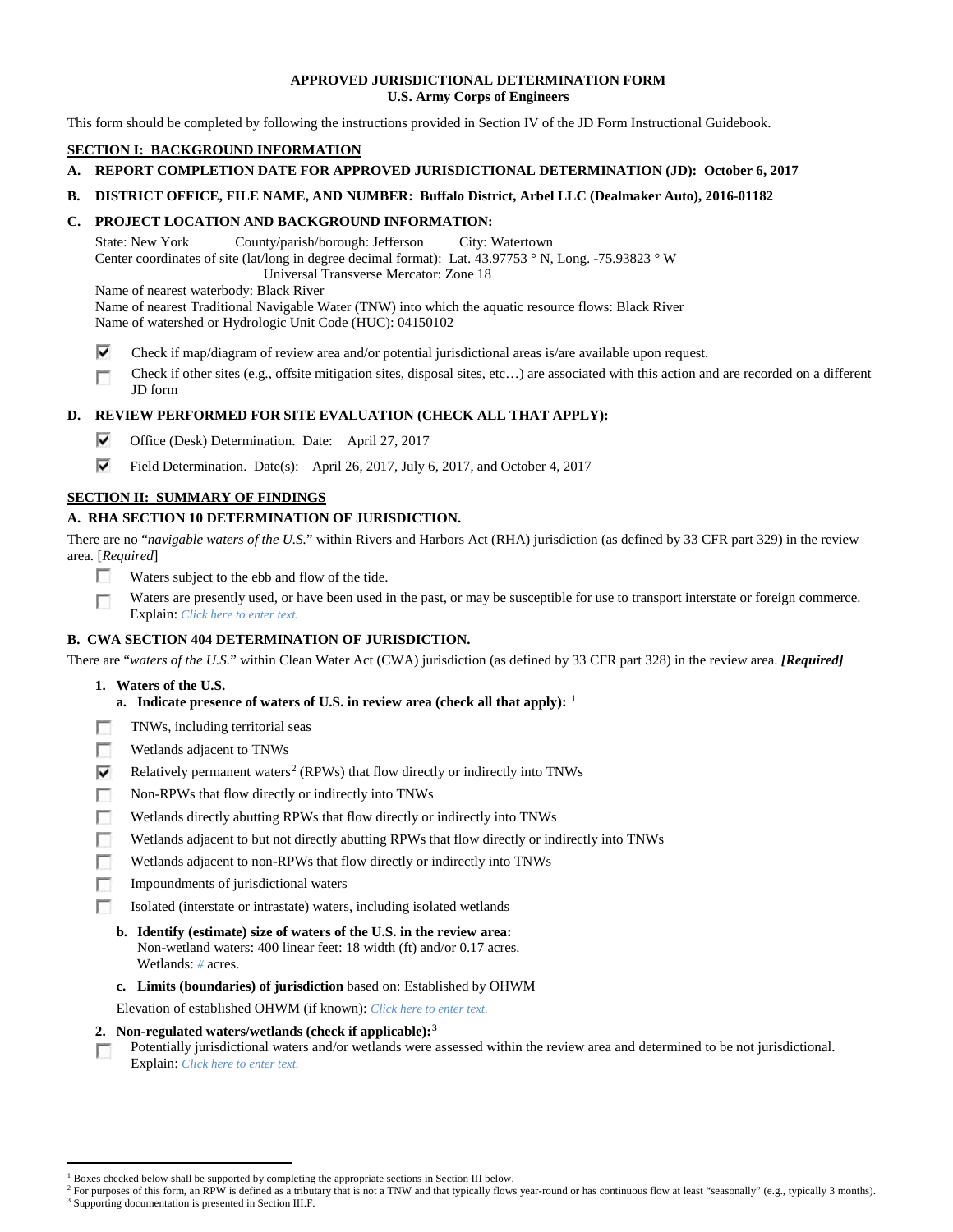## **SECTION III: CWA ANALYSIS**

### **A. TNWs AND WETLANDS ADJACENT TO TNWs**

**The agencies will assert jurisdiction over TNWs and wetlands adjacent to TNWs. If the aquatic resource is a TNW, complete Section III.A.1 and Section III.D.1. only; if the aquatic resource is a wetland adjacent to a TNW, complete Sections III.A.1 and 2 and Section III.D.1.; otherwise, see Section III.B below**.

- **1. TNW**  Identify TNW: *Click here to enter text.* Summarize rationale supporting determination: *Click here to enter text.*
- **2. Wetland adjacent to TNW**

Summarize rationale supporting conclusion that wetland is "adjacent": *Click here to enter text.*

## **B. CHARACTERISTICS OF TRIBUTARY (THAT IS NOT A TNW) AND ITS ADJACENT WETLANDS (IF ANY):**

**This section summarizes information regarding characteristics of the tributary and its adjacent wetlands, if any, and it helps determine whether or not the standards for jurisdiction established under Rapanos have been met.** 

**The agencies will assert jurisdiction over non-navigable tributaries of TNWs where the tributaries are "relatively permanent waters" (RPWs), i.e. tributaries that typically flow year-round or have continuous flow at least seasonally (e.g., typically 3 months). A wetland that directly abuts an RPW is also jurisdictional. If the aquatic resource is not a TNW, but has year-round (perennial) flow, skip to Section III.D.2. If the aquatic resource is a wetland directly abutting a tributary with perennial flow, skip to Section III.D.4.**

**A wetland that is adjacent to but that does not directly abut an RPW requires a significant nexus evaluation. Corps districts and EPA regions will include in the record any available information that documents the existence of a significant nexus between a relatively permanent tributary that is not perennial (and its adjacent wetlands if any) and a traditional navigable water, even though a significant nexus finding is not required as a matter of law.**

**If the waterbody[4](#page-1-0) is not an RPW, or a wetland directly abutting an RPW, a JD will require additional data to determine if the waterbody has a significant nexus with a TNW. If the tributary has adjacent wetlands, the significant nexus evaluation must consider the tributary in combination with all of its adjacent wetlands. This significant nexus evaluation that combines, for analytical purposes, the tributary and all of its adjacent wetlands is used whether the review area identified in the JD request is the tributary, or its adjacent wetlands, or both. If the JD covers a tributary with adjacent wetlands, complete Section III.B.1 for the tributary, Section III.B.2 for any onsite wetlands, and Section III.B.3 for all wetlands adjacent to that tributary, both onsite and offsite. The determination whether a significant nexus exists is determined in Section III.C below.**

- **1. Characteristics of non-TNWs that flow directly or indirectly into TNW**
	- **(i) General Area Conditions: for watershed 04150102** Watershed size: 609 square miles Drainage area: 609 square miles

Average annual rainfall: 42.7 inches Average annual snowfall: 111.9 inches

### **(ii) Physical Characteristics:**

(a) Relationship with TNW:

 $\nabla$  Tributary flows directly into TNW.

**IST** Tributary flows through *Choose an item.* tributaries before entering TNW.

Project waters are 1-2 river miles from TNW. Project waters are *Choose an item.* river miles from RPW. Project waters are *Choose an item.* aerial (straight) miles from TNW. Project waters are *Choose an item.* aerial (straight) miles from RPW. Project waters cross or serve as state boundaries. Explain: *Click here to enter text.*

Identify flow route to  $TNW<sup>5</sup>$ : Based upon information from the City of Watertown, the tributary flows north into a 36 inch pipe under a development, into an open channel, is culverted under Coffeen Street into another open channel, and then flows into a storm sewer main to the Black River, a Section 10 navigable TNW.

Based upon a site inspection performed by Bridget Brown, Aaron Smith and Mike Uitvlugt of the USACE Auburn office, with Don Coogan of TES, the stream flows from the site into a culvert, into an open section off of Coffeen Street where there was evidence of high flows and the appearance of a natural drainage area. Flow was found to continue all the way past Rand Drive. At this location, the stream was found to flow into a rock feature, with flow at the time of the site visit. However, there was also evidence of high flows that continue above ground in the channel, into a culvert that leads under the wastewater treatment facility (WWTP). The evidence of flow found above ground within the channel included sediment deposits, racked debris and scour of vegetation. Maggie Crawford contacted the WWTP on 7/13/17, and George Alexander confirmed that this culvert leads under the WWTP and outlets to the Black River. He also suggested that it is likely that the flow that leads to the rock feature flows into a shallow subsurface channel and into the Black River. This is consistent with what the USACE has seen in the region, and recently confirmed through a dye test just across the river from this site. Tributary stream order, if known: *Click here to enter text.*

(b) General Tributary Characteristics (check all that apply):

 <sup>4</sup> Note that the Instructional Guidebook contains additional information regarding swales, ditches, washes, and erosional features generally and in the arid West.

<span id="page-1-1"></span><span id="page-1-0"></span><sup>5</sup> Flow route can be described by identifying, e.g., tributary a, which flows through the review area, to flow into tributary b, which then flows into TNW.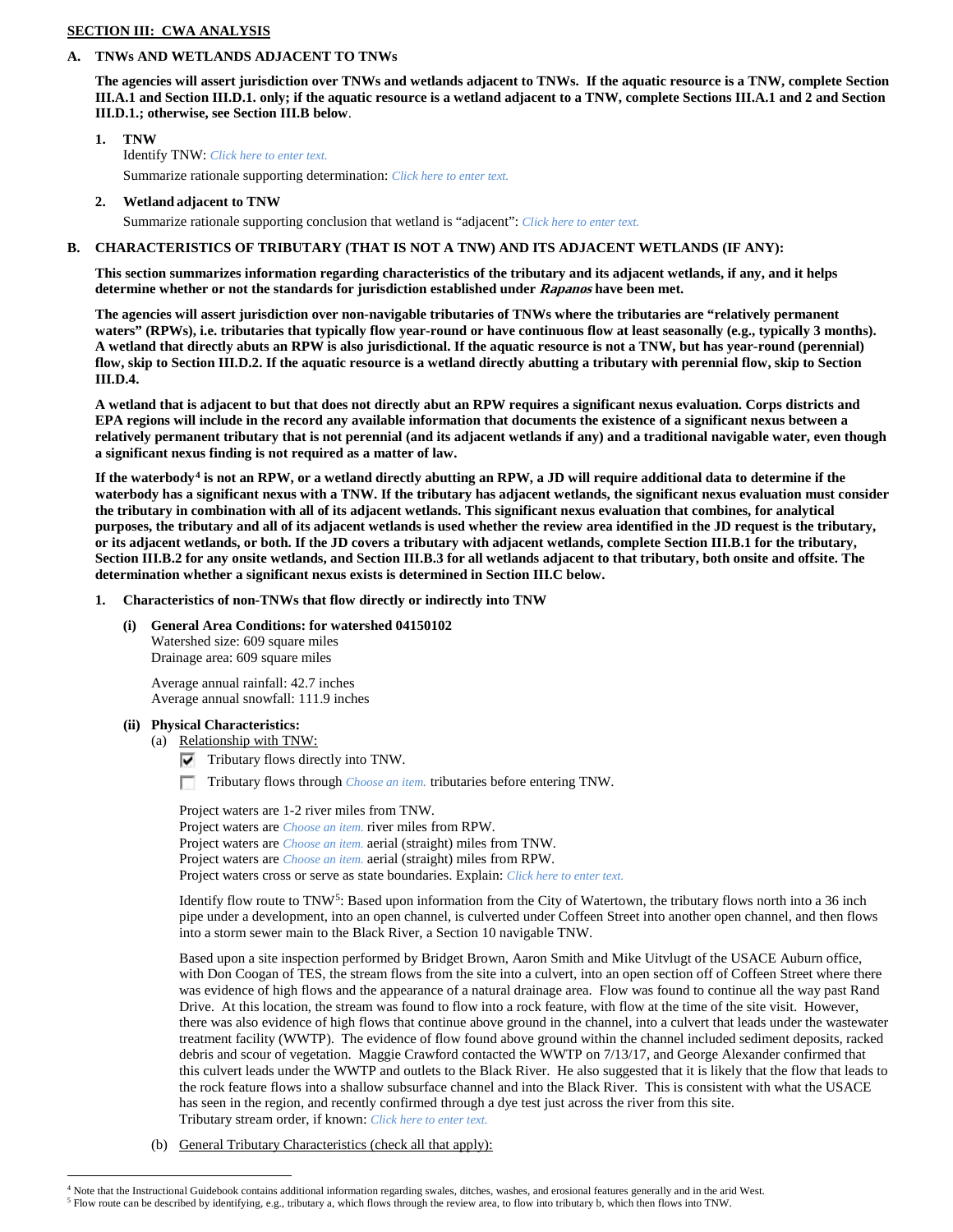**Tributary** is: Natural

- Artificial (man-made). Explain: *Click here to enter text.*
- Manipulated (man-altered). Explain: The applicant argues that this feature is man-made. However, it appears that there was hydric soils under the development just east of the tributary, and the tributary appears on the hard copy of the Jefferson County Soil Survey as an intermittent stream flowing to the south. It is anticipated that the feature was rerouted and made an extension of the stream to the north. The tributary is then partially piped and partially located in a linear open channel until it flows into the Black River.

**Tributary** properties with respect to top of bank (estimate):

Average width: 18 feet

Average depth: 8 inches

Average side slopes: 2:1

Primary tributary substrate composition (check all that apply):

| Silts | Sands | Concrete |
|-------|-------|----------|
|       |       |          |

| Cobbles | Gravel | Muck |
|---------|--------|------|
|         |        |      |

|  | Bedrock |  |  | <b>Vegetation.</b> Type/% cover: Click here to enter text. |  |  |
|--|---------|--|--|------------------------------------------------------------|--|--|
|--|---------|--|--|------------------------------------------------------------|--|--|

Other. Explain: *Click here to enter text.*

Tributary condition/stability [e.g., highly eroding, sloughing banks]. Explain: The tributary is within an area with minimal slopes and is therefore stable with minimal flow.

Presence of run/riffle/pool complexes. Explain: None at this location

Tributary geometry: Relatively Straight

Tributary gradient (approximate average slope): 0.37 feet over 400 linear feet

 $(c)$  Flow:

Tributary provides for: Seasonal Flow

Estimate average number of flow events in review area/year: 20 (or greater)

Describe flow regime: The stream contained standing water during both site inspections performed by the consultant and inspections conducted by USACE. In addition, standing water appears in at least part of the tributary in all of the aerial photos examined. Flow was difficult to discern in the first two USACE inspections due to the minimal slope. However, during the third inspection, it appeared that the culvert where the stream outlets had been cleaned out, and as a result, less water was backed up. At this time (October 4, 2017) flow was observed into the culvert.

Other information on duration and volume: Evidence during the July 6, 2017 site inspection including sediment deposits on vegetation along banks at the Arsenal Street section of the tributary and sediment deposit, racked debris and scour of vegetation at the northern end of the tributary suggest higher flow volumes than seen during site inspections occur within this tributary.

Surface flow is: Discrete and Confined Characteristics: The tributary appears to have been channelized.

Subsurface flow: Unknown Explain findings: *Click here to enter text.*

Dye (or other) test performed: *Click here to enter text.*

Tributary has (check all that apply):

- $|\overline{\mathbf{v}}|$  Bed and banks
- $\triangleright$  OHWM<sup>[6](#page-2-0)</sup> (check all indicators that apply):

|    | clear, natural line impressed on the bank $\Box$                    |            | the presence of litter and debris                                                                                                                      |
|----|---------------------------------------------------------------------|------------|--------------------------------------------------------------------------------------------------------------------------------------------------------|
|    | changes in the character of soil                                    |            | destruction of terrestrial vegetation                                                                                                                  |
|    | shelving                                                            |            | the presence of wrack line                                                                                                                             |
|    | vegetation matted down, bent, or absent                             | <b>I</b> I | sediment sorting                                                                                                                                       |
|    | leaf litter disturbed or washed away                                |            | scour                                                                                                                                                  |
| V. | sediment deposition                                                 | び          | multiple observed or predicted flow events                                                                                                             |
| ⊽  | water staining                                                      |            | abrupt change in plant community Click here to enter text.                                                                                             |
|    | other (list): Click here to enter text.                             |            |                                                                                                                                                        |
|    | Discontinuous OHWM. <sup>7</sup> Explain: Click here to enter text. |            |                                                                                                                                                        |
|    | High Tide Line indicated by:                                        |            | If factors other than the OHWM were used to determine lateral extent of CWA jurisdiction (check all that apply):<br>Mean High Water Mark indicated by: |
|    | . .                                                                 |            |                                                                                                                                                        |
|    | oil or scum line along shore objects                                |            | survey to available datum;                                                                                                                             |
|    | fine shell or debris deposits (foreshore)                           |            | physical markings;                                                                                                                                     |
|    | physical markings/characteristics                                   |            | vegetation lines/changes in vegetation types.                                                                                                          |

tidal gauges

<span id="page-2-1"></span><span id="page-2-0"></span> <sup>6</sup> <sup>6</sup>A natural or man-made discontinuity in the OHWM does not necessarily sever jurisdiction (e.g., where the stream temporarily flows underground, or where the OHWM has been removed by development or agricultural practices). Where there is a break in the OHWM that is unrelated to the waterbody's flow regime (e.g., flow over a rock outcrop or through a culvert), the agencies will look for indicators of flow above and below the break. 7 Ibid.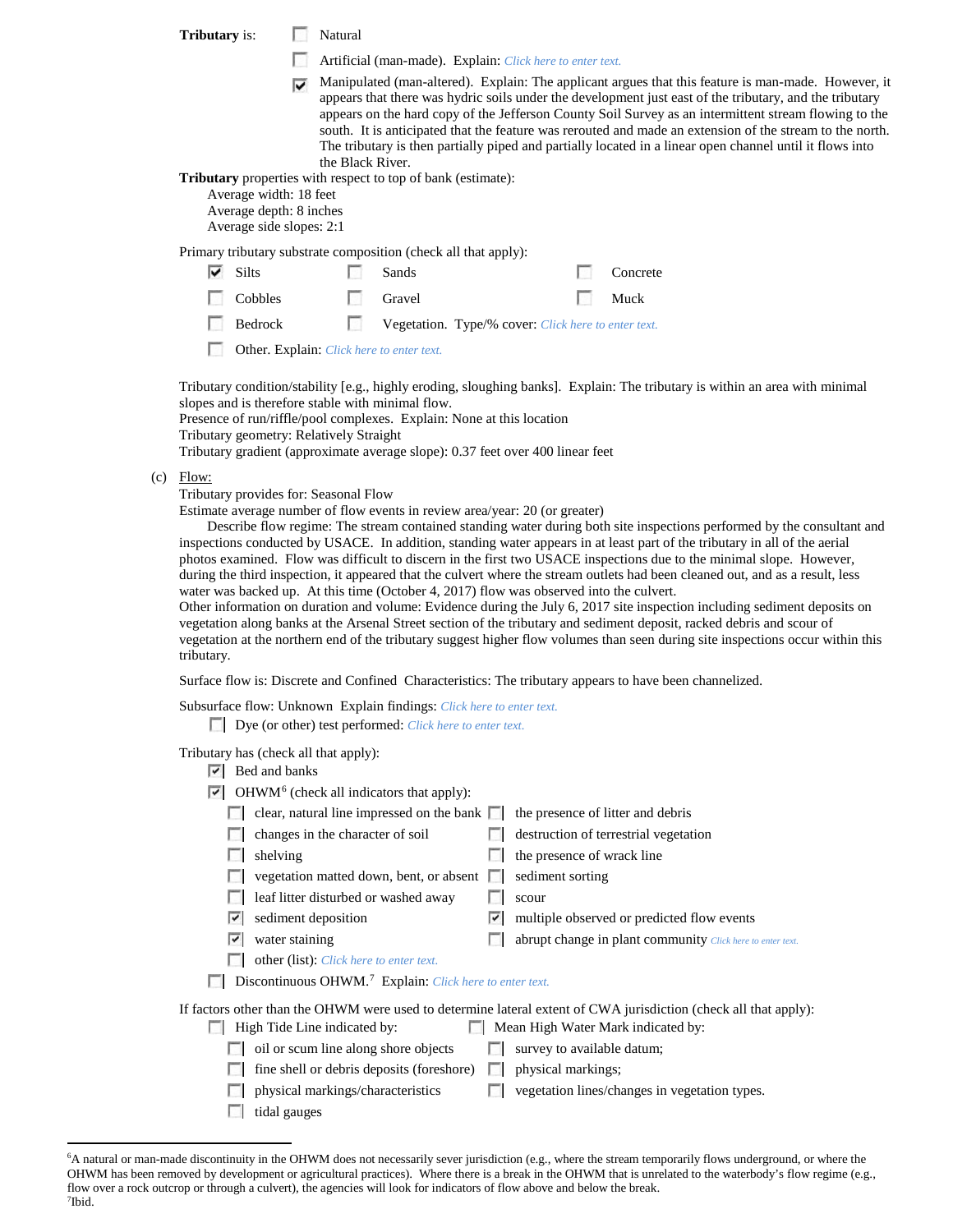other (list): *Click here to enter text.*

#### **(iii) Chemical Characteristics:**

Characterize tributary (e.g., water color is clear, discolored, oily film; water quality; general watershed characteristics, etc.). Explain: water color is somewhat silty. Oily film noted during October 4 site inspection. The tributary takes flow from drainage along Arsenal Street within the City of Watertown, and it is therefore expected to contain typical roadside pollutants. Identify specific pollutants, if known: *Click here to enter text.*

#### **(iv) Biological Characteristics. Channel supports (check all that apply):**

- $\nabla$  Riparian corridor. Characteristics (type, average width): While portions of this tributary are culverted, the sections that are not provide for a riparian corridor through a densely developed section of the City of Watertown.
- Wetland fringe. Characteristics: *Click here to enter text.*
- **Habitat for:** 
	- Federally Listed species. Explain findings: *Click here to enter text*.
	- $\sim$ Fish/spawn areas. Explain findings: *Click here to enter text.*
	- $\sim$ Other environmentally-sensitive species. Explain findings: *Click here to enter text.*
	- $\sim$ Aquatic/wildlife diversity. Explain findings: *Click here to enter text.*

#### **2. Characteristics of wetlands adjacent to non-TNW that flow directly or indirectly into TNW**

#### **(i) Physical Characteristics:**

- (a) General Wetland Characteristics:
	- Properties: Wetland size: *#* acres Wetland type. Explain: *Click here to enter text.* Wetland quality. Explain: *Click here to enter text.* Project wetlands cross or serve as state boundaries. Explain: *Click here to enter text.*
- (b) General Flow Relationship with Non-TNW:

Flow is: *Choose an item.* Explain: *Click here to enter text.*

Surface flow is: *Choose an item.*

Characteristics: *Click here to enter text.*

Subsurface flow: *Choose an item.* Explain findings: *Click here to enter text.* Dye (or other) test performed: *Click here to enter text.*

- (c) Wetland Adjacency Determination with Non-TNW:
	- $\sim$ Directly abutting
	- $\sim$ Not directly abutting
		- Discrete wetland hydrologic connection. Explain: *Click here to enter text.*
		- Ecological connection. Explain: *Click here to enter text.*
		- Separated by berm/barrier. Explain: *Click here to enter text.*
- (d) Proximity (Relationship) to TNW

Project wetlands are *Choose an item.* river miles from TNW. Project waters are *Choose an item.* aerial (straight) miles from TNW.

Flow is from: *Choose an item.*

Estimate approximate location of wetland as within the *Choose an item.* floodplain.

## **(ii) Chemical Characteristics:**

Characterize wetland system (e.g., water color is clear, brown, oil film on surface; water quality; general watershed characteristics; etc.). Explain: *Click here to enter text.*

Identify specific pollutants, if known: *Click here to enter text.*

#### **(iii) Biological Characteristics. Wetland supports (check all that apply):**

- Riparian buffer. Characteristics (type, average width): *Click here to enter text.*
- Vegetation type/percent cover. Explain: *Click here to enter text.*
- **Habitat for:** 
	- Federally Listed species. Explain findings: *Click here to enter text.*
	- Fish/spawn areas. Explain findings: *Click here to enter text.*
	- Other environmentally-sensitive species. Explain findings: *Click here to enter text.*
	- Aquatic/wildlife diversity. Explain findings: *Click here to enter text.*

#### **3. Characteristics of all wetlands adjacent to the tributary (if any)**

All wetland(s) being considered in the cumulative analysis: *Choose an item.* Approximately (*#*) acres in total are being considered in the cumulative analysis.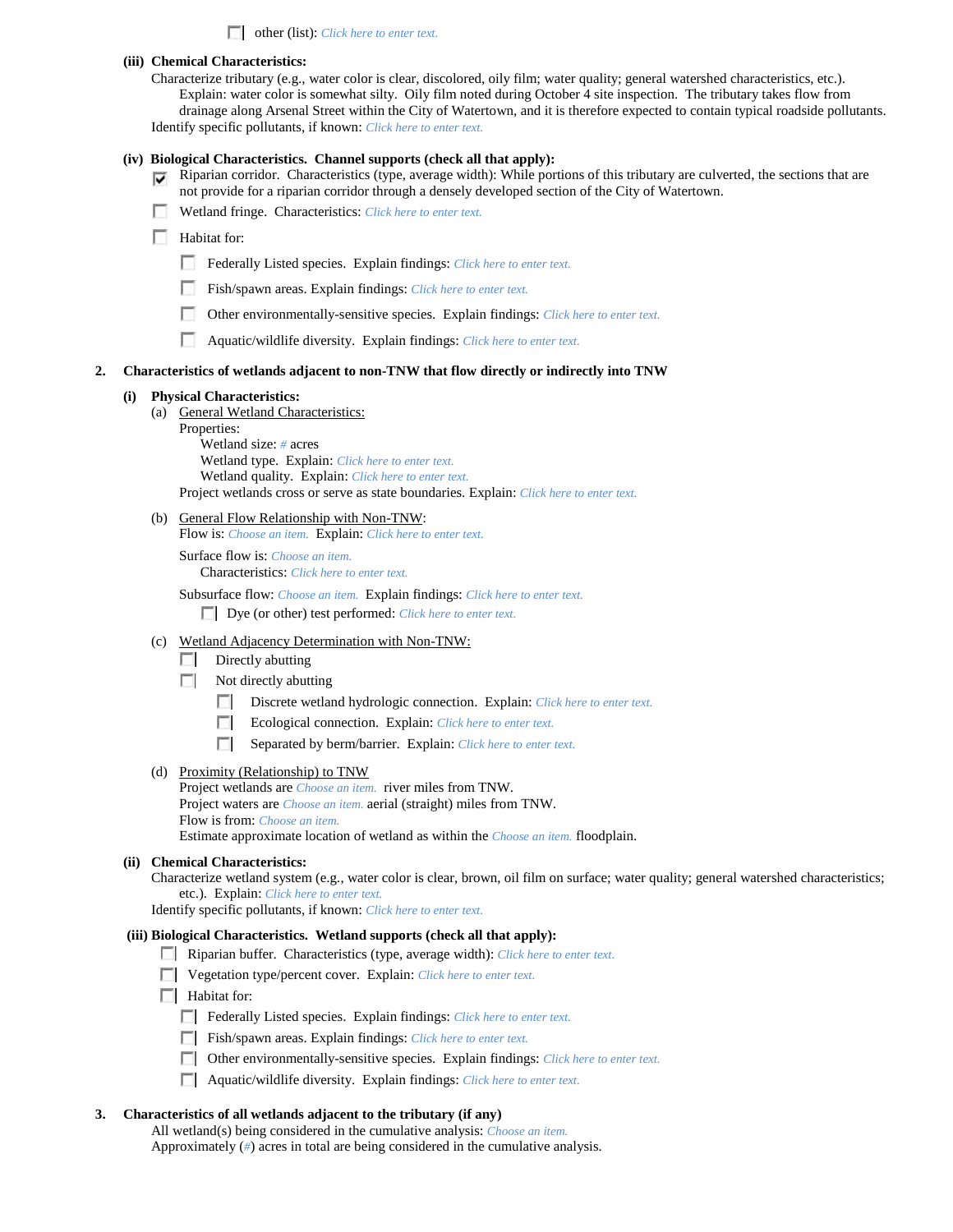For each wetland, specify the following:

| Directly abuts? $(Y/N)$ | Size (in acres) | Directly abuts? $(Y/N)$ | Size (in acres) |
|-------------------------|-----------------|-------------------------|-----------------|
|                         |                 |                         |                 |
| Y/N                     |                 | Y/N                     |                 |
| Y/N                     |                 | Y/N                     |                 |
| V/N                     |                 | 77 N                    |                 |

Summarize overall biological, chemical and physical functions being performed: *Click here to enter text.*

## **C. SIGNIFICANT NEXUS DETERMINATION**

**A significant nexus analysis will assess the flow characteristics and functions of the tributary itself and the functions performed by any wetlands adjacent to the tributary to determine if they significantly affect the chemical, physical, and biological integrity of a TNW. For each of the following situations, a significant nexus exists if the tributary, in combination with all of its adjacent wetlands, has more than a speculative or insubstantial effect on the chemical, physical and/or biological integrity of a TNW. Considerations when evaluating significant nexus include, but are not limited to the volume, duration, and frequency of the flow of water in the tributary and its proximity to a TNW, and the functions performed by the tributary and all its adjacent wetlands. It is not appropriate to determine significant nexus based solely on any specific threshold of distance (e.g. between a tributary and its adjacent wetland or between a tributary and the TNW). Similarly, the fact an adjacent wetland lies within or outside of a floodplain is not solely determinative of significant nexus.** 

### **Draw connections between the features documented and the effects on the TNW, as identified in the** *Rapanos* **Guidance and discussed in the Instructional Guidebook. Factors to consider include, for example:**

- Does the tributary, in combination with its adjacent wetlands (if any), have the capacity to carry pollutants or flood waters to TNWs, or to reduce the amount of pollutants or flood waters reaching a TNW?
- Does the tributary, in combination with its adjacent wetlands (if any), provide habitat and lifecycle support functions for fish and other species, such as feeding, nesting, spawning, or rearing young for species that are present in the TNW?
- Does the tributary, in combination with its adjacent wetlands (if any), have the capacity to transfer nutrients and organic carbon that support downstream foodwebs?
- Does the tributary, in combination with its adjacent wetlands (if any), have other relationships to the physical, chemical, or biological integrity of the TNW?

## *Note: the above list of considerations is not inclusive and other functions observed or known to occur should be documented below:*

- **1. Significant nexus findings for non-RPW that has no adjacent wetlands and flows directly or indirectly into TNWs.** Explain findings of presence or absence of significant nexus below, based on the tributary itself, then go to Section III.D: *Click here to enter text.*
- **2. Significant nexus findings for non-RPW and its adjacent wetlands, where the non-RPW flows directly or indirectly into TNWs.**  Explain findings of presence or absence of significant nexus below, based on the tributary in combination with all of its adjacent wetlands, then go to Section III.D: *Click here to enter text.*
- **3. Significant nexus findings for wetlands adjacent to an RPW but that do not directly abut the RPW.** Explain findings of presence or absence of significant nexus below, based on the tributary in combination with all of its adjacent wetlands, then go to Section III.D: *Click here to enter text.*

## **D. DETERMINATIONS OF JURISDICTIONAL FINDINGS. THE SUBJECT WATERS/WETLANDS ARE (CHECK ALL THAT APPLY):**

- **1. TNWs and Adjacent Wetlands.** Check all that apply and provide size estimates in review area:
	- TNWs: *#* linear feet *#* width (ft), Or, *#* acres.
	- **Wetlands adjacent to TNWs: # acres.**

## **2. RPWs that flow directly or indirectly into TNWs.**

- Tributaries of TNWs where tributaries typically flow year-round are jurisdictional. Provide data and rationale indicating that tributary is perennial: *Click here to enter text.*.
- $\nabla$  Tributaries of TNW where tributaries have continuous flow "seasonally" (e.g., typically three months each year) are jurisdictional. Data supporting this conclusion is provided at Section III.B. Provide rationale indicating that tributary flows seasonally: The consultant provided photos documenting the site from June 7, 2016 and August 19, 2015, which contained evidence of standing water during drought conditions. In addition, the site was inspected on April 26, July 6, and October 4, 2017 by USACE. The tributary contained standing water at first two USACE inspections. At third inspection the culvert had been cleaned out and the tributary was flowing into the culvert. Evidence of high flow event was observed during July 6, 2017 USACE site inspection by evidence of sediment on vegetation along banks approximately 1 foot above current water level.

Provide estimates for jurisdictional waters in the review area (check all that apply):

- $\triangledown$  Tributary waters: 400 linear feet 18 width (ft).
- Other non-wetland waters: *#* acres.

Identify type(s) of waters: *Click here to enter text.*

## <span id="page-4-0"></span>**3. Non-RPWs[8](#page-4-0) that flow directly or indirectly into TNWs.**

 $\Box$  Waterbody that is not a TNW or an RPW, but flows directly or indirectly into a TNW, and it has a significant nexus with a TNW is jurisdictional. Data supporting this conclusion is provided at Section III.C.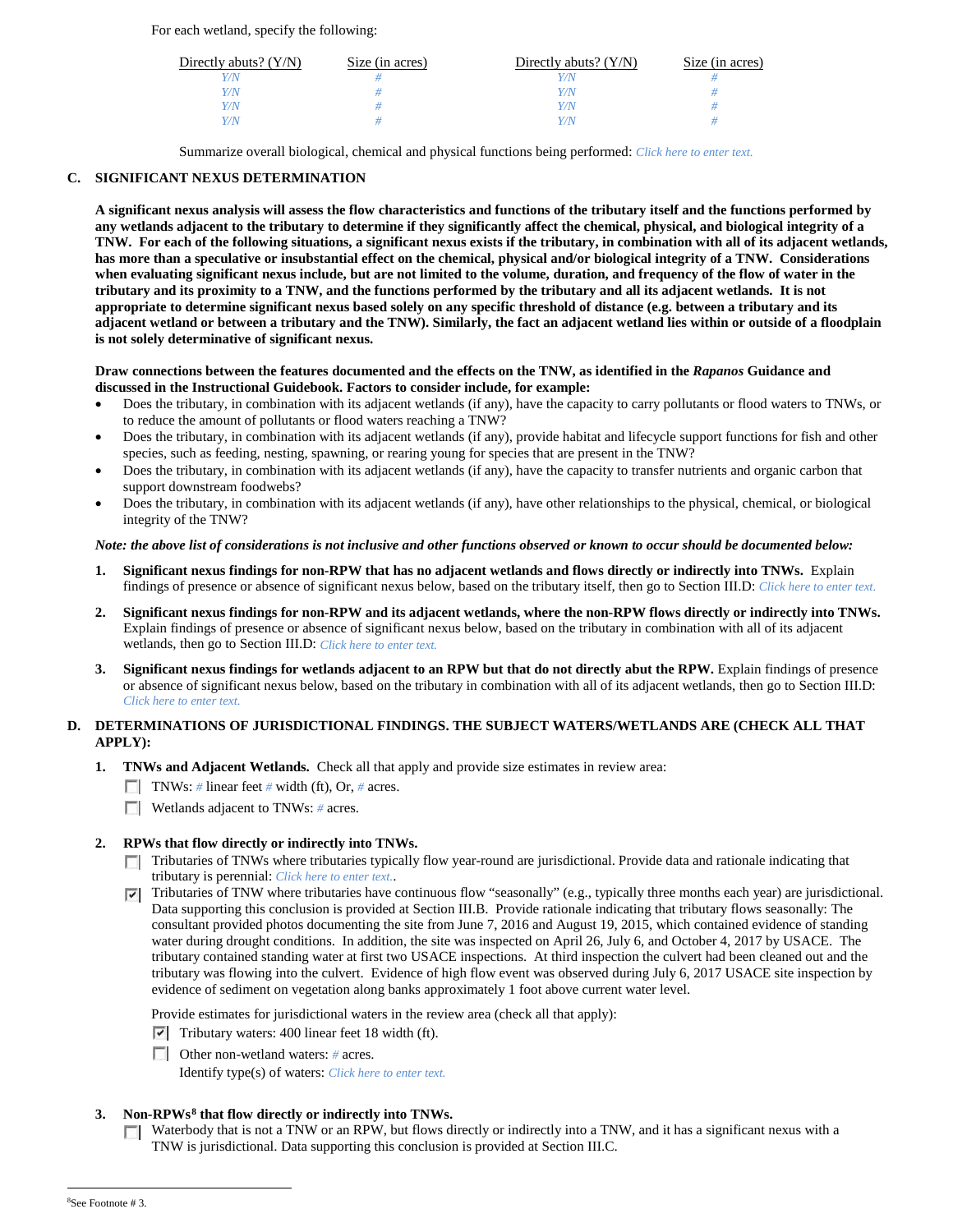Provide estimates for jurisdictional waters within the review area (check all that apply):

- Tributary waters: # linear feet # width (ft).
- Other non-wetland waters: *#* acres.

Identify type(s) of waters: *Click here to enter text.*

## **4. Wetlands directly abutting an RPW that flow directly or indirectly into TNWs.**

**Wetlands directly abut RPW and thus are jurisdictional as adjacent wetlands.** 

- $\Box$  Wetlands directly abutting an RPW where tributaries typically flow year-round. Provide data and rationale indicating that tributary is perennial in Section III.D.2, above. Provide rationale indicating that wetland is directly abutting an RPW: *Click here to enter text.*
- Wetlands directly abutting an RPW where tributaries typically flow "seasonally." Provide data indicating that tributary is seasonal in Section III.B and rationale in Section III.D.2, above. Provide rationale indicating that wetland is directly abutting an RPW: *Click here to enter text.*

Provide acreage estimates for jurisdictional wetlands in the review area: *#* acres.

## **5. Wetlands adjacent to but not directly abutting an RPW that flow directly or indirectly into TNWs.**

 $\Box$  Wetlands that do not directly abut an RPW, but when considered in combination with the tributary to which they are adjacent and with similarly situated adjacent wetlands, have a significant nexus with a TNW are jurisidictional. Data supporting this conclusion is provided at Section III.C.

Provide acreage estimates for jurisdictional wetlands in the review area: *#* acres.

### **6. Wetlands adjacent to non-RPWs that flow directly or indirectly into TNWs.**

Wetlands adjacent to such waters, and have when considered in combination with the tributary to which they are adjacent and with similarly situated adjacent wetlands, have a significant nexus with a TNW are jurisdictional. Data supporting this conclusion is provided at Section III.C.

Provide estimates for jurisdictional wetlands in the review area: *#* acres.

## **7. Impoundments of jurisdictional waters. [9](#page-5-0)**

- As a general rule, the impoundment of a jurisdictional tributary remains jurisdictional.
- Demonstrate that impoundment was created from "waters of the U.S.," or
- Demonstrate that water meets the criteria for one of the categories presented above (1-6), or
- $\overline{\phantom{a}}$ Demonstrate that water is isolated with a nexus to commerce (see E below).

### **E. ISOLATED [INTERSTATE OR INTRA-STATE] WATERS, INCLUDING ISOLATED WETLANDS, THE USE, DEGRADATION OR DESTRUCTION OF WHICH COULD AFFECT INTERSTATE COMMERCE, INCLUDING ANY SUCH WATERS (CHECK ALL THAT APPLY):[10](#page-5-1)**

which are or could be used by interstate or foreign travelers for recreational or other purposes.

- $\Box$  from which fish or shellfish are or could be taken and sold in interstate or foreign commerce.
- which are or could be used for industrial purposes by industries in interstate commerce.
- Interstate isolated waters. Explain: *Click here to enter text.*
- Other factors.Explain: *Click here to enter text.*

### **Identify water body and summarize rationale supporting determination:** *Click here to enter text.*

Provide estimates for jurisdictional waters in the review area (check all that apply):

- Tributary waters: # linear feet # width (ft).
- Other non-wetland waters: # acres.
	- Identify type(s) of waters: *Click here to enter text.*
- n Wetlands: *#* acres.

Ð П

## **F. NON-JURISDICTIONAL WATERS, INCLUDING WETLANDS (CHECK ALL THAT APPLY):**

| If potential wetlands were assessed within the review area, these areas did not meet the criteria in the 1987 Corps of Engineers |
|----------------------------------------------------------------------------------------------------------------------------------|
| Wetland Delineation Manual and/or appropriate Regional Supplements.                                                              |

- Review area included isolated waters with no substantial nexus to interstate (or foreign) commerce.
	- Prior to the Jan 2001 Supreme Court decision in "SWANCC," the review area would have been regulated based solely on the "Migratory Bird Rule" (MBR).
- п Waters do not meet the "Significant Nexus" standard, where such a finding is required for jurisdiction. Explain: *Click here to enter text.*
- m. Other: (explain, if not covered above): *Click here to enter text.*

Provide acreage estimates for non-jurisdictional waters in the review area, where the sole potential basis of jurisdiction is the MBR factors (i.e., presence of migratory birds, presence of endangered species, use of water for irrigated agriculture), using best professional judgment (check all that apply):

<sup>&</sup>lt;sup>9</sup> To complete the analysis refer to the key in Section III.D.6 of the Instructional Guidebook.

<span id="page-5-1"></span><span id="page-5-0"></span><sup>&</sup>lt;sup>10</sup> Prior to asserting or declining CWA jurisdiction based solely on this category, Corps Districts will elevate the action to Corps and EPA HQ for review consistent with the process described in the Corps/EPA *Memorandum Regarding CWA Act Jurisdiction Following Rapanos.*